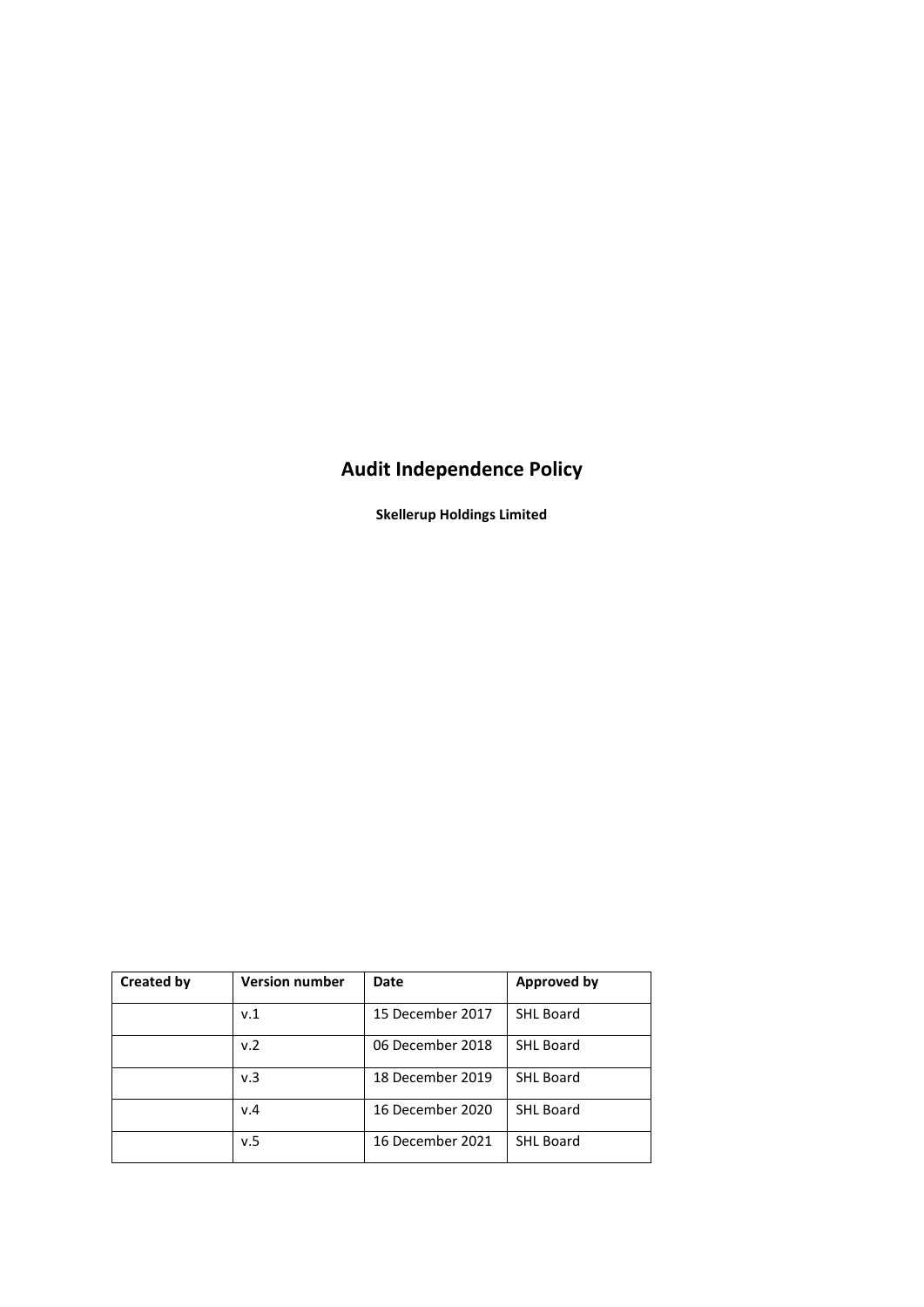# **1. Introduction and Purpose**

Skellerup Holdings Limited ("Skellerup" or "the Company") has established this Policy to ensure audit independence is maintained to protect Skellerup's reputation for reliable and credible financial reporting and to ensure compliance with the NZX Listing Rules.

# **2. Background**

Oversight of Skellerup's external audit arrangements is the responsibility of Skellerup's Audit Committee (the Committee"). Ensuring that external audit independence is maintained is one of the key aspects in discharging this responsibility. This formal External Auditor Independence Policy has been adopted by the Committee to meet this requirement.

The policy covers the following areas:

- Approval of external auditor;
- Provision of other assurance services by Skellerup's external auditors;
- Pre-approval process;
- External auditor rotation;
- The hiring of staff from the external audit firm; and
- Relationships between the external auditor and Skellerup.

## **3. Approval of the External Auditor**

The Audit Committee shall only recommend to the Board an external audit firm if that firm:

- would be regarded by a reasonable investor with full knowledge of all relevant facts and circumstances as capable of exercising objective and impartial judgement on all issues encompassed within the auditor's engagement;
- has not, within two years prior to the commencement of the audit, had as a member of its audit engagement team Skellerup's Chief Executive Officer (CEO), Chief Financial Officer (CFO), or any member of Skellerup's management who act in a financial oversight role;
- does not allow the direct compensation of its audit partners for selling non-audit services to Skellerup.

## **4. Provision of Other Assurance Services by Skellerup's External Auditors**

The guidelines that follow are designed to ensure that related assurance and other services provided by Skellerup's auditors are not perceived as conflicting with the independent role of the auditor.

The general principles to be applied in assessing the acceptability of related assurance and other services are as follows:

- The external auditor should not have any involvement in the production of financial information or preparation of financial statements such that they might be perceived as auditing their own work. This includes the provision of valuation services where such valuation forms an input into audited financial information; it also includes the design on implementation of financial information systems;
- The external auditor should not perform any function of management or be responsible for making management decisions. This includes responsibility for the performance of internal audit functions;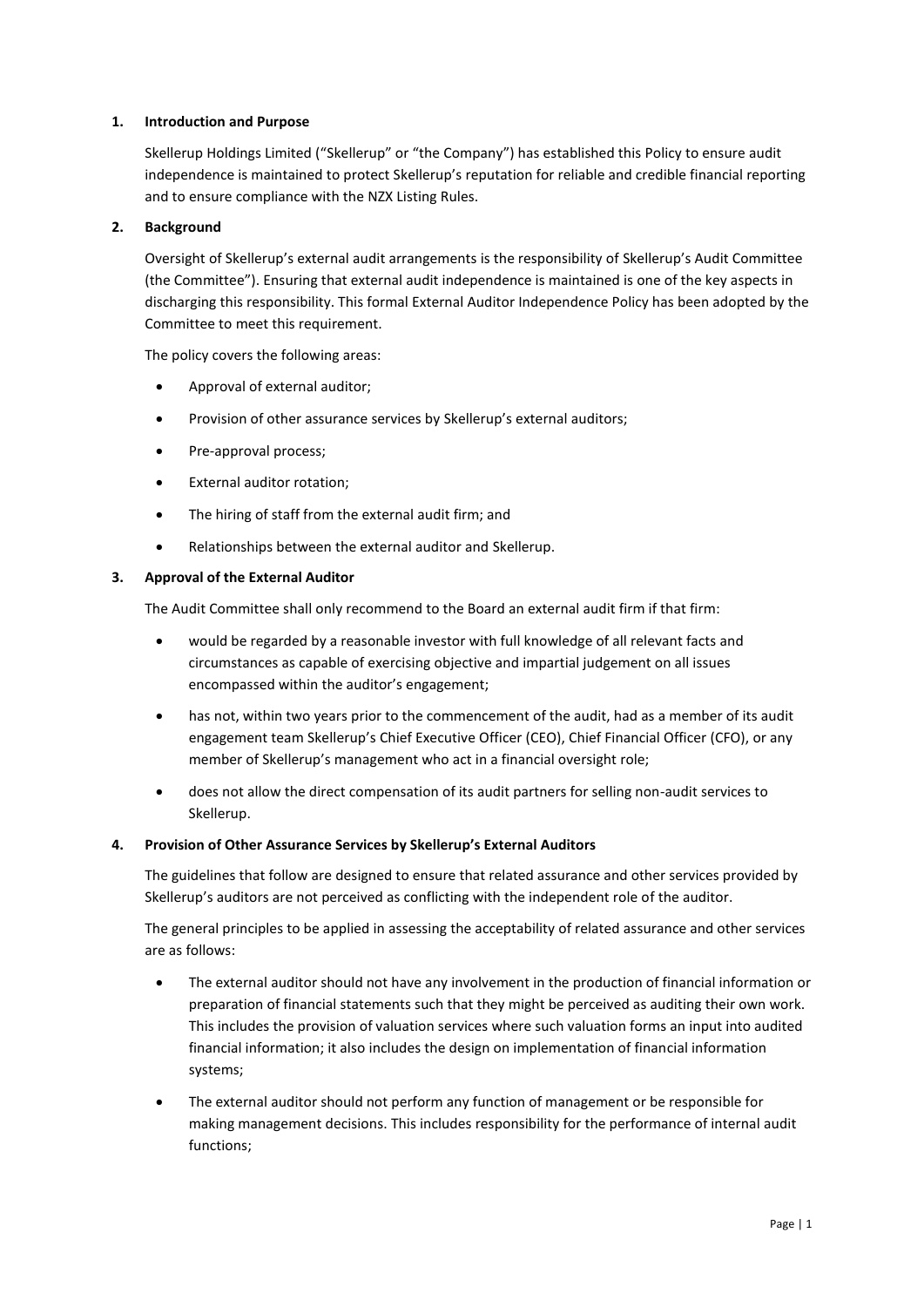• The external auditor should not be an advocate of the Company. This includes being a promoter of Skellerup shares or legal advocacy.

# **5. Services Permitted to be Performed**

The Audit Committee must pre-approve all audit and related assurance services provided by the external auditor.

Audit Services including:

- Statutory audits of the financial statements of the Company and any subsidiary or affiliate required to be audited in order for the auditors to render an opinion with respect to the audit of the consolidated financial statements of the Company;
- Limited reviews of the half year results and financial position of the Company if determined as necessary by the Board;
- Consultations with management as part of the annual audit as to the accounting or disclosure treatment of transactions or events and/or the actual or potential impact of final or proposed rules, standards or interpretations by regulatory or standard setting bodies (including International Financial Reporting Standards);
- Procedures required to be performed by an independent auditor to be able to form an opinion on the consolidated financial statements;
- Engagements on internal controls for financial reporting and information systems reviews, performed in connection with the audit.

## Audit-Related Services:

- General assistance with understanding auditing standards and applicable regulatory rules;
- Any procedures in relation to the Annual Shareholders' Meeting or any special meeting of shareholders;
- Consultations and recommendations in connection with internal control reporting requirements;
- Assessment of risk management controls;
- Opening balance sheet audits of significant acquisitions which will be accounted for as a purchase transaction in the consolidated financial statements;
- Other audit-related services where the general principles outlined above are complied with and there is a clear cost/benefit advantage of using the incumbent audit firm through existing Company knowledge and /or expertise; and
- Other Services (including tax compliance); consistent with the general principles as outlined above are complied with and there is a clear cost/benefit advantage of using the incumbent audit firm through existing Company knowledge and/or expertise.

## **6. Services Not Permitted**

It is not considered appropriate for Skellerup's auditors to provide:

- Bookkeeping/other services related to accounting records or financial statements;
- The design of financial information systems;
- Appraisal/valuation services/opinions as to fairness;
- Internal audit services;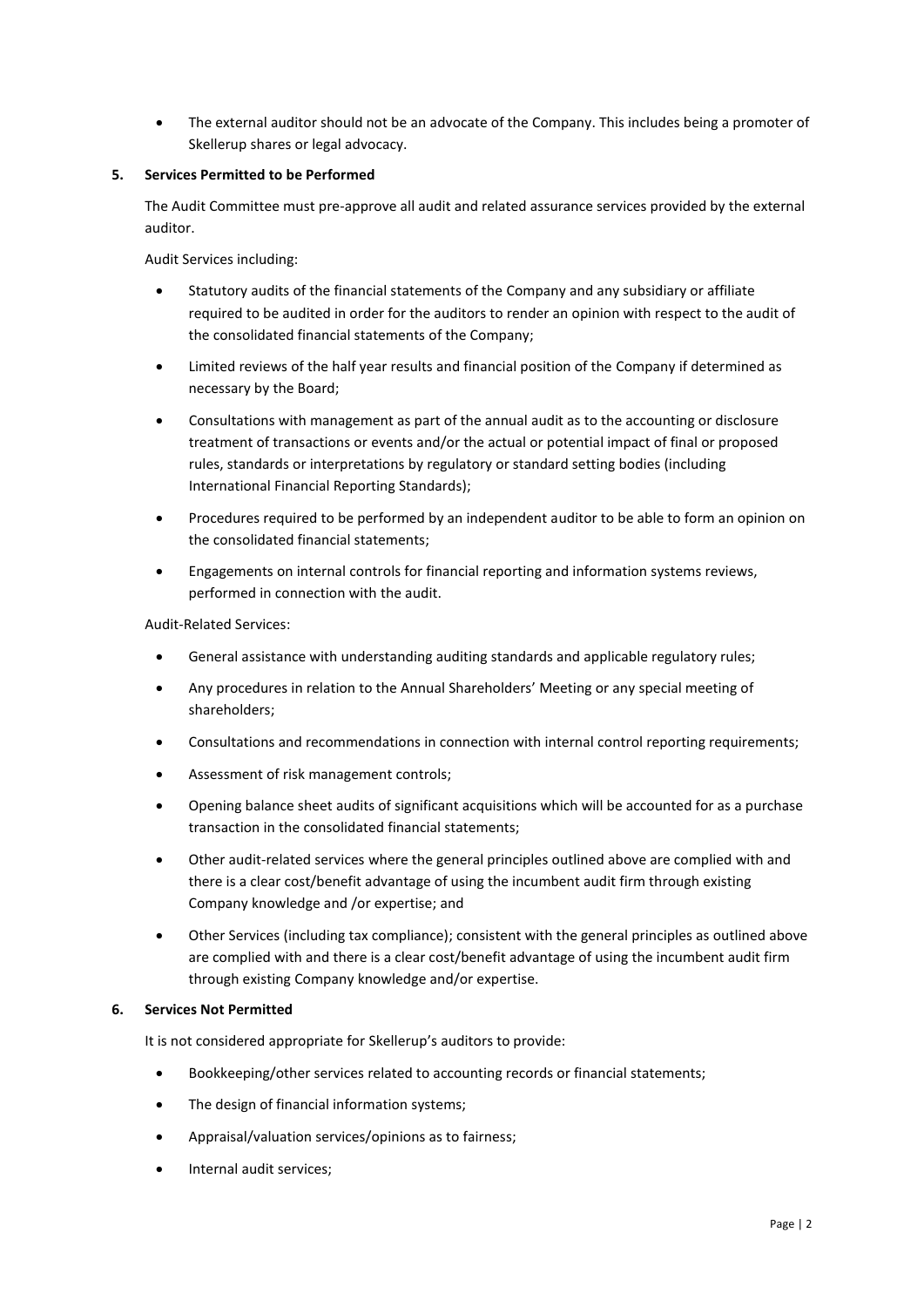- Legal services (these are services that could only be provided by a person who is qualified in law);
- Tax planning advice;
- Management functions;
- Broker/dealer/investment adviser/investment banking services;
- Services of an expert as an advocate;
- Actuarial services;
- Assistance in the recruitment of senior management;
- Financial due diligence on prospective acquisitions or transactions that a Company undertakes or may consider undertaking.

#### **7. Billing Arrangements**

The billing arrangements for services provided by Skellerup's external auditors should not include any contingent fees (e.g. where a success fee is paid depending upon whether a transaction proceeds or not).

#### **8. Other Procedural Requirements**

Regardless of Skellerup's policies, it is expected that the auditors will rigorously comply with their own internal policies on independence and all relevant professional guidance (including independence rules and guidance issues by CAANZ, NZX and the FMA).

While this Policy does not prescribe any particular ratio of 'other service' fees to audit fees, this ratio will be monitored by the Audit Committee. Accordingly, the nature of services provided by Skellerup's auditors and the level of fees incurred should be reported to the Audit Committee in detail, annually, to enable the Committee to perform its oversight role.

#### **9. Pre-Approval and Disclosure of Services**

Services permitted to be performed under this Policy involving a total fee of less than \$10,000 can be approved by the Audit Committee Chair. All audit related and other services to be performed by the auditors in excess of \$10,000 require the specific preapproval of the Audit Committee.

In providing approval, the Audit Committee should ensure:

- The service does not give to any self-review or familiarity threat taking into account the safeguards in place;
- That all management decision making is retained by Skellerup;
- The service does not involve the auditor being an advocate of the Company.

#### **10. Disclosure**

The Audit Committee should ensure transparency in reporting of all fees paid to the external auditors. As a minimum, fees should be disclosed under three categories:

- Audit Services;
- Taxation; and
- Other.

Further breakdown may be considered based on materiality as determined by the Audit Committee.

## **11. External Auditor Rotation**